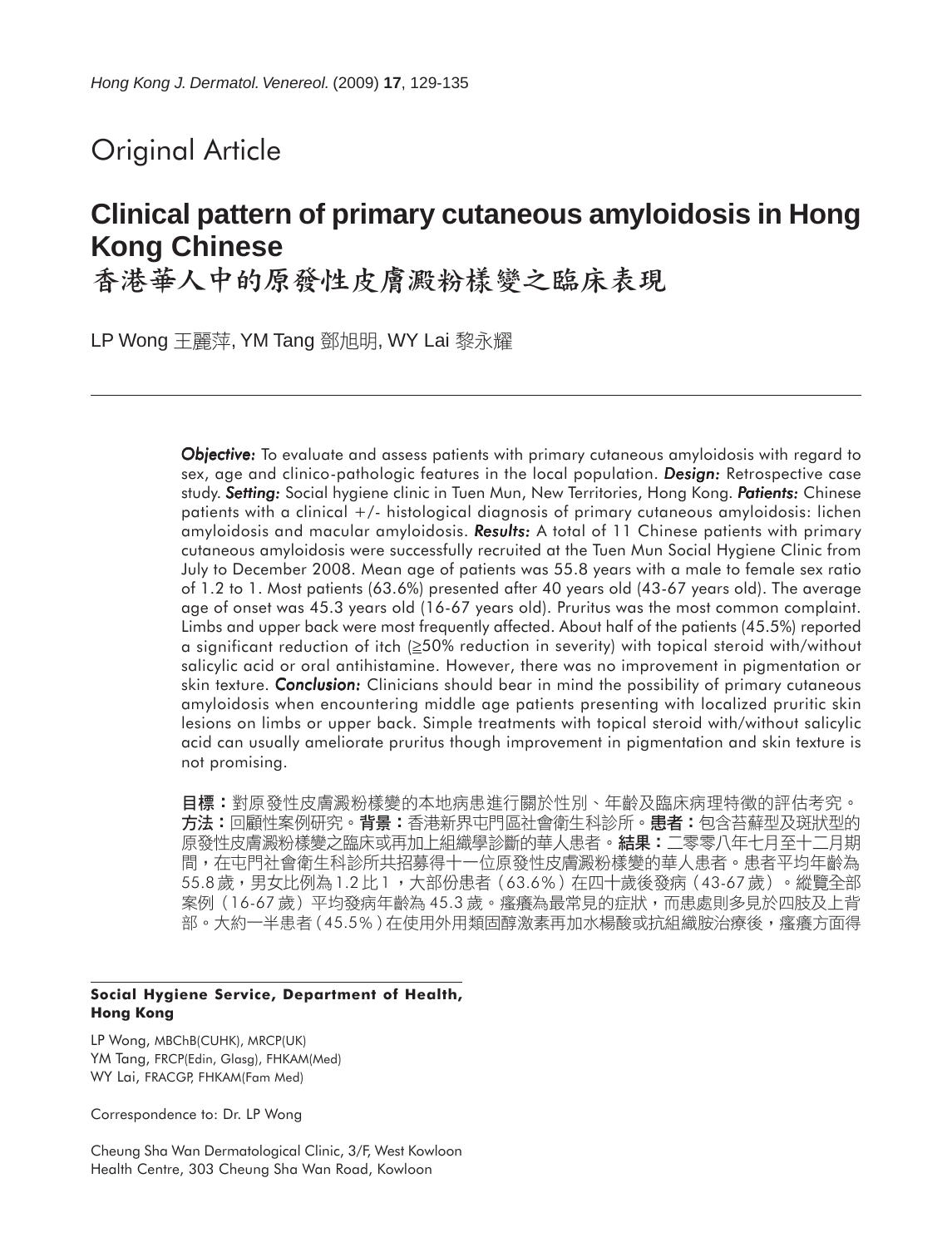到大幅改善(嚴重程度減卻≧50%)。反之,色斑或皮膚斑理問題則沒有改善。結論:當醫生遇 見四肢或上背部有局部痕癢皮膚的中年患者時,必謹記原發性皮膚澱粉樣變的可能。簡單的外用 類固醇激素或再加上水楊酸治療多能緩和瘙癢症狀,但色斑及皮膚斑理的改善則不予樂觀。

**Keywords:** Lichen amyloidosis, macular amyloidosis, primary cutaneous amyloidosis 關鍵詞:苔蘚型原發性皮膚澱粉樣變,斑狀型原發性皮膚澱粉樣變,原發性皮膚澱粉樣變

## **Introduction**

Primary cutaneous amyloidosis (PCA) is associated with the deposition of amyloid fibrils in a previously apparently normal skin without associated deposits in internal organs. The pathogenesis of PCA remains unknown. Amyloid deposits in PCA may be initially derived from cytokeratin, possibly after keratinocyte death as a result of apoptosis.<sup>1</sup> The three common types are lichen amyloidosis, macular amyloidosis and biphasic amyloidosis.2 It is an uncommon condition and rarely encountered in primary care. It mainly affects Southeast Asians, Middle Easterners, Chinese and South Americans.<sup>3,4</sup> The aetiology remains unknown although genetic predisposition and racial factors are thought to be contributing factors.<sup>5</sup>

Lichen amyloidosis is the most common form of primary cutaneous amyloidosis. It was first described by Gutmann in 1928 as amyloidosis (sic), localis cutis nodularis et disseminate, and later by Freudenthal in 1930 as lichen amyloidosis.6 The characteristic feature is the presence of multiple discrete hyperkeratotic scaly papules and plaques. It causes cosmetic disfigurement and sometimes itching that could be significant (Figures 1 & 2).2

Macular amyloidosis was first described by Palitz and Peck in 1952.7 The characteristic feature is a ripple pattern of hyper-pigmentation. It is usually pruritic but it can be asymptomatic. The lesions are hyper-pigmented, either in a confluent manner or ripple-pattern. The common sites are the upper back, followed by extensor surfaces of the extremities (Figure 3).<sup>2</sup>



Figure 1. Lichen amyloidosis over the anterior aspect of shin.



Figure 2. Lichen amyloidosis over the upper back.



Figure 3. Macular amyloidosis over the forearm.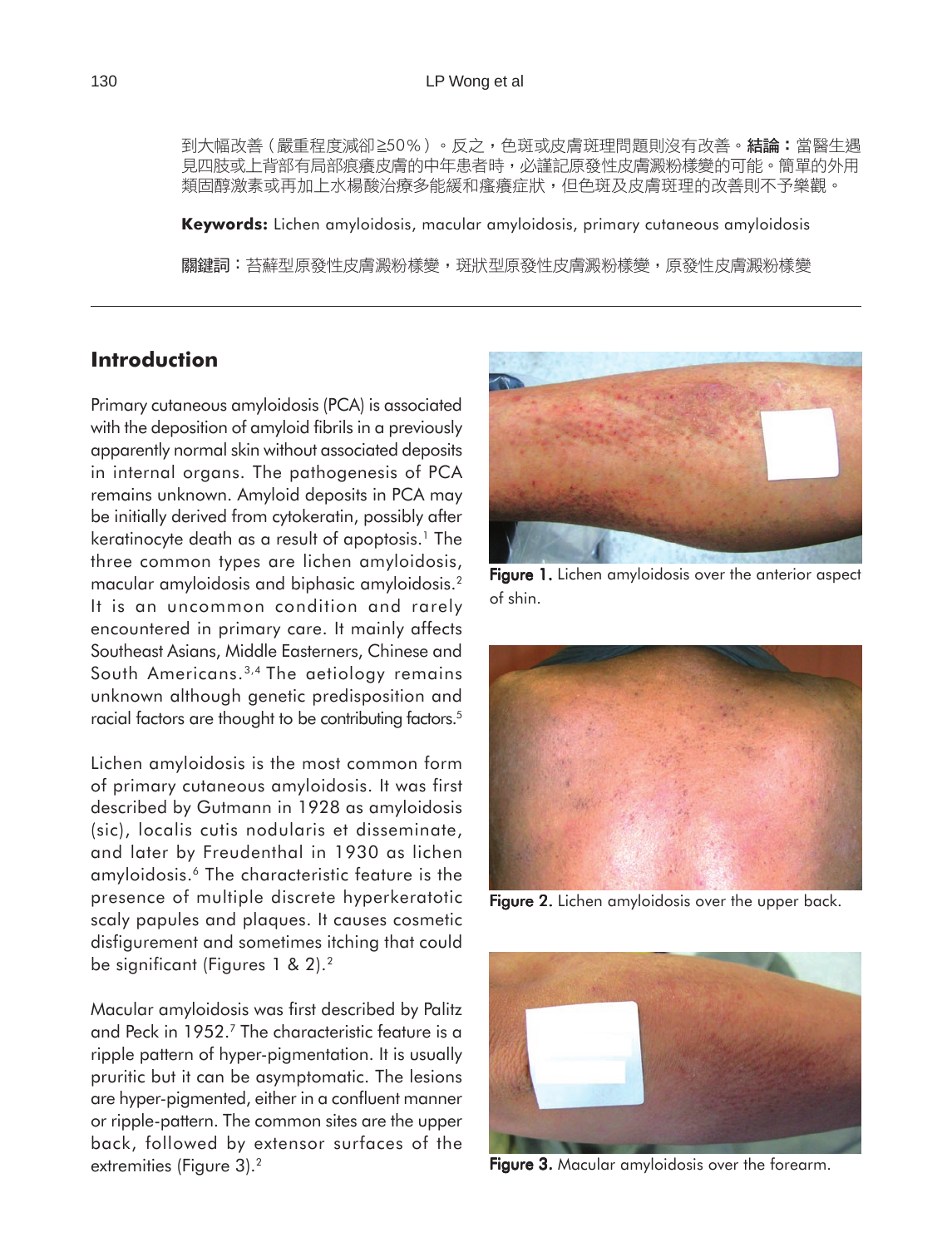Biphasic amyloidosis is the presence of both forms in the same patient.<sup>2</sup>

### **Methods**

Eleven Chinese patients with a clinical diagnosis of one or more forms of primary cutaneous amyloidosis were recruited at Tuen Mun Social Hygiene Clinic during a period of six months from July to December 2008. They satisfied the criteria of lichen amyloidosis or macular amyloidosis either by histological examination or assessment by two or more dermatologists. The clinical criterion for lichen amyloidosis is the presence of multiple discrete hyperkeratotic, firm, non-elastic, non-tender, scaly, closely set, match-head to peasized, skin-coloured or brownish, dome-shaped or hemi-spherical papules;<sup>8</sup> for macular amyloidosis is the presence of hyper-pigmented, ripple-patterned patches of the skin with closely aggregated grayish brown macules; for biphasic amyloidosis is the presence of both in the same patient. The histological criterion is the presence of amyloid deposits restricted to the upper dermis. Discordance between clinical assessment and histological examination was reconciled by the review of histological report and agreement between the investigators.

The patients' demographic and clinicopathological features were recorded and analyzed. These included history on their age of onset, relevant family history, past medical and dermatological history, and symptomatology. During their visit within the study period, a comprehensive cutaneous and systemic examination was carried out. Relevant laboratory tests including complete blood picture with differential count, liver and renal function test, antinuclear antibody, anti-DNA, immunoglobulin pattern and a skin biopsy were done whenever appropriate.

### **Results**

During the 6-month period from July to December 2008, a total of 11 patients with primary cutaneous amyloidosis were identified at Tuen Mun Social Hygiene Clinic. Six were male and five were female. Their mean age was 55.8 (range, 38-70) years old and all of them were Hong Kong Chinese. About 2/3 of the patients (7 patients) presented after 40 years old (43-67). The average age of onset was 45.3 years old (16-67 years old). Six patients reported a history of regular scratching of the affected area. Concurrent eczema was also present in 60% of cases. Two patients had a family history of primary cutaneous amyloidosis. For patient number six, his father and two out of five sisters were involved. For patient number eleven, her mother and four out of six siblings were involved. Patient demographics and other relevant history are listed in Table 1.

Clinically, nearly all patients complained of itch. The itch was worsened by hot weather in 72.7% of cases and relieved by topical steroid. On detailed questioning, six patients recalled a prolonged history of pruritus before the presence of lesions (Patient no. 4, 5, 7, 8, 9, 11). Among them, four patients had chronic eczema. On clinical examination, four patients had macular lesions, another four had papular lesions and three had both types of lesions. The distribution was mainly over the extensor surfaces of the limbs and upper back. Skin biopsy was performed in four patients and confirmed the diagnosis of lichen amyloidosis. The rationale for performing skin biopsy was not mentioned in the medical records. So, the decision of performing skin biopsy may be due to clinician's preference or to exclude other skin conditions like chronic eczema. The clinicopathological features of patients are shown in Table 2.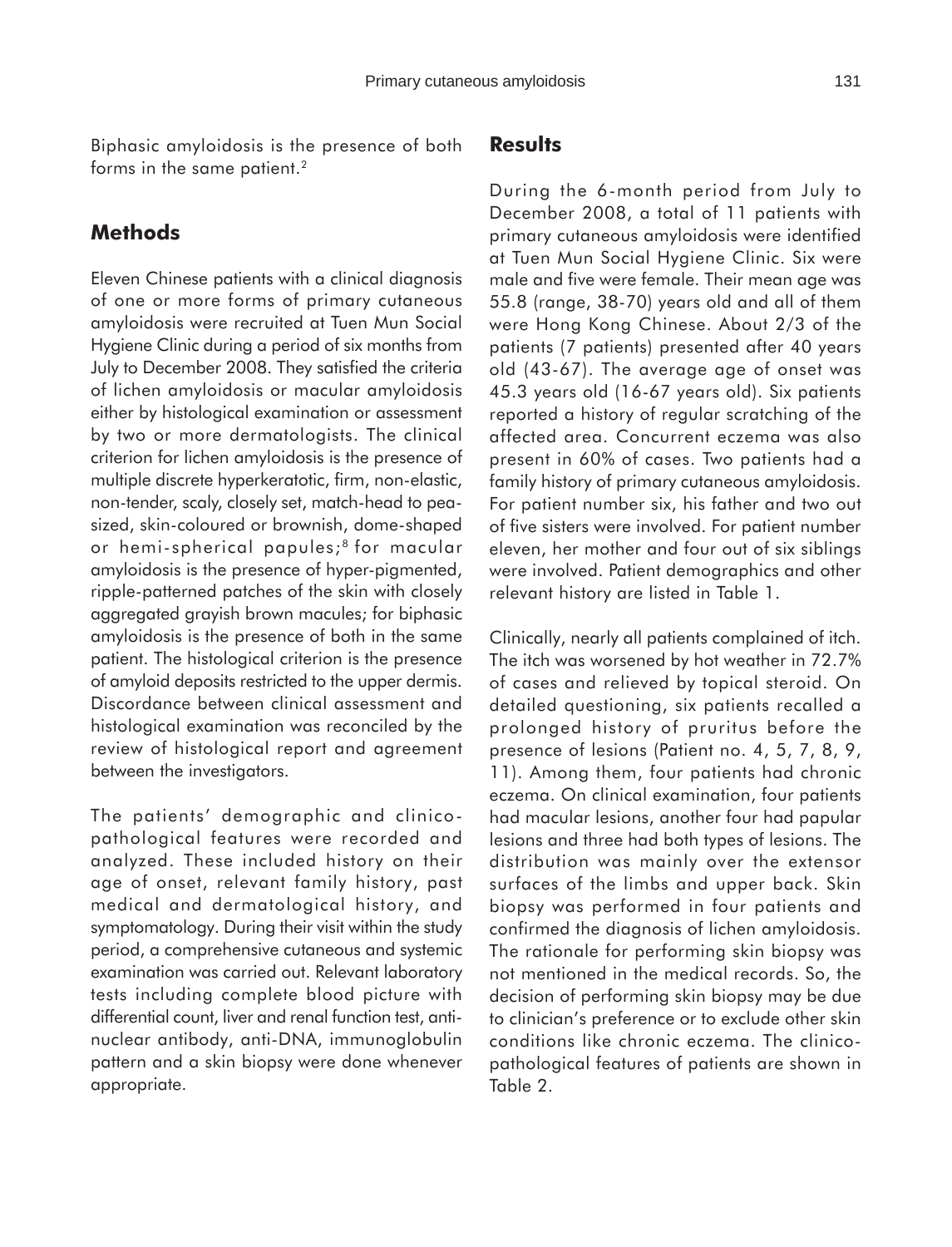All patients were offered topical steroid +/ salicylic acid for symptomatic relief. One patient was put on acitretin 25 mg daily in addition to topical treatment. Nine patients had decreased itch. Among them, five patients had decreased severity of itch of 50% or more. Three had flattening of papules, including the patient receiving acitretin. Four had subjective decrease in pigmentation but the decrease was not significant (Table 3). None of the patients developed complications from topical or systemic treatment.

by two or more dermatologists. The disease affects both sexes with a male to female ratio of 1.2:1. Only two patients in our study reported a family history of lichen amyloidosis.

Pruritus is the major complaint of patients and this may be worsened by hot weather or mood. In our patients, topical steroids provide good symptomatic relief. There was also some improvement in reducing the thickness and hyper-pigmentation of lesions.

Similar studies on primary cutaneous amyloidosis were carried out in Singapore, South America and Taiwan. The clinical features of primary cutaneous amyloidosis in different areas are summarized in Table 4. In the Singaporean and South American studies, there was female predominance with a male to female

| Table 1. Patient demographics and other relevant history |            |                        |                            |                                              |             |                                              |                                       |                                  |  |  |
|----------------------------------------------------------|------------|------------------------|----------------------------|----------------------------------------------|-------------|----------------------------------------------|---------------------------------------|----------------------------------|--|--|
| Patient Sex/                                             | <b>Age</b> | <b>Age</b><br>of onset | <b>Duration</b><br>(Years) | <b>Alleged</b><br>precipitating<br>factor(s) | history     | <b>Family Concomitant</b><br>skin<br>disease | <b>Relevant</b><br>medical<br>history | <b>Pre-referral</b><br>diagnosis |  |  |
| 1                                                        | M/70       | 67                     | 3                          | Rubbing &<br>scratching                      |             |                                              | HT, CVA,<br>PPU, gout                 | Eczema                           |  |  |
| 2                                                        | M/53       | 43                     | 10                         |                                              |             | Eczema                                       |                                       | Multiple warts                   |  |  |
| 3                                                        | M/69       | 56                     | 13                         |                                              |             |                                              |                                       | Eczema                           |  |  |
| $\overline{4}$                                           | M/59       | 55                     | $\overline{4}$             | Scratching                                   |             |                                              | <b>BPH</b>                            | LA                               |  |  |
| 5                                                        | M/62       | 50                     | 12                         | Scratching                                   |             | Scalp eczema                                 |                                       | Thickened skin                   |  |  |
| 6                                                        | M/61       | 18                     | 43                         |                                              | $+(\alpha)$ | Eczema                                       | HT, IHD,<br>gout                      | Red dots                         |  |  |
| $\overline{7}$                                           | F/55       | 53                     | 2                          | Scratching                                   |             | Eczema                                       | HT, DM                                | Eczema                           |  |  |
| 8                                                        | F/62       | 57                     | 5                          |                                              |             | <b>LSC</b>                                   | Thyrotoxicosis                        | Eczema                           |  |  |
| 9                                                        | F/42       | 38                     | 4                          | Scratching                                   |             | Atopic eczema                                |                                       | LA                               |  |  |
| 10                                                       | F/43       | 34                     | 9                          |                                              |             |                                              |                                       | Keratinized<br>papules           |  |  |
| 11                                                       | F/38       | 27                     | 11                         | Scratching                                   | $+(b)$      | Atopic eczema<br>Allergic rhinitis           |                                       | Generalized<br>itchy skin        |  |  |

BPH=benign prostate hypertrophy; CVA=cerebrovascular accident; DM=diabetes mellitus; HT=hypertension; IHD=ischaemic heart disease; LA=lichen amyloidosis; LSC=lichen simplex chronicus; PPU=perforated peptic ulcer (a) father, 2 out of 5 sisters were involved; (b) mother, 4 out of 6 siblings were involved

**Discussion**

In this study, 11 patients satisfied the criteria of lichen amyloidosis or macular amyloidosis either by histological examination or assessment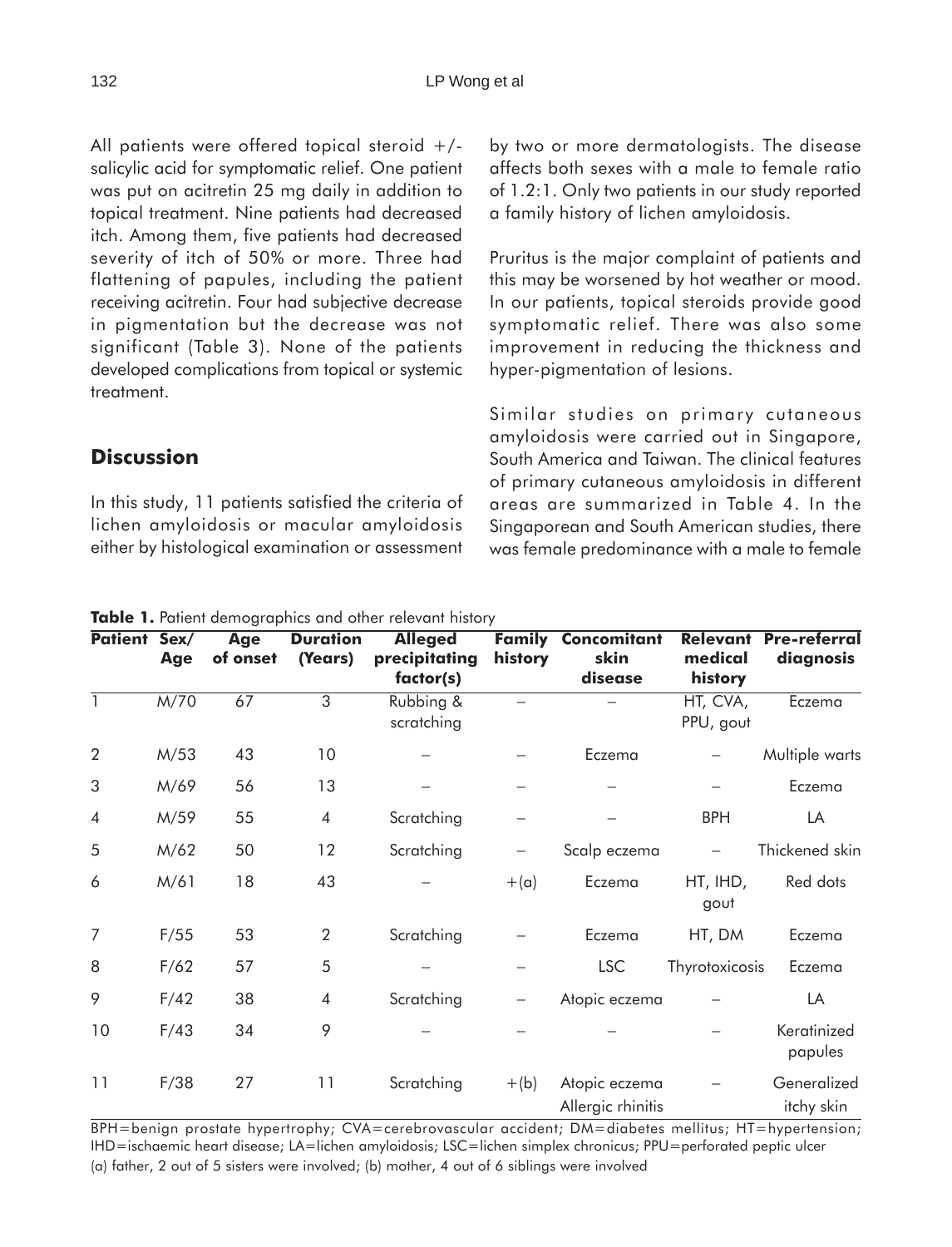ratio of 1:3. In the Taiwanese study, it was carried out at the Taipei Veterans General Hospital and most of the patients were male. This could account for the male predominance of the study. The peak incidence in different studies was different but most patients presented after 30 years old. The duration of illness varied a lot and confirmed the chronicity of this disease. Family history of primary cutaneous amyloidosis could be found in the South American, Taiwanese and Hong Kong studies. Most cases were sporadic but the positive family history suggested that genetic component might play a role in the pathogenesis.

|                | <b>Patient Symptoms</b> | <b>Provoking</b>      | <b>Relieving</b>                                  | <b>Lesion</b>        | <b>Distribution</b>                                                                | Laboratory                    | <b>Skin</b> | <b>Clinical</b> |
|----------------|-------------------------|-----------------------|---------------------------------------------------|----------------------|------------------------------------------------------------------------------------|-------------------------------|-------------|-----------------|
|                |                         | factors               | factors                                           | morphology           |                                                                                    | investigation biopsy type of  |             | <b>PCA</b>      |
| $\overline{1}$ | Pruritus                | Hot weather           | Cold weather,<br>topical steroid                  | Macular              | Whole back                                                                         |                               | LA          | <b>MA</b>       |
| 2              | Pruritus                | Hot weather           | Topical steroid                                   | Macular +<br>papular | Forearms,<br>shins, calves                                                         |                               |             | BA              |
| 3              | Pruritus                |                       |                                                   | Papular              | Bilateral<br>shins                                                                 | <b>Blood tests:</b><br>normal | LA          | LA              |
| 4              | Pruritus                | Winter,<br>scratching | Topical steroid                                   | Papular              | Forearms,<br>shins                                                                 |                               |             | LA              |
| 5              | Pruritus,<br>cosmetic   | Hot weather           | Topical steroid                                   | Papular              | Left shin                                                                          |                               |             | LA              |
| 6              | Pruritus                | Hot weather,<br>mood  | Topical $+$ oral<br>antihistamines,<br>happy mood | Papular              | 4 limbs                                                                            |                               |             | LA              |
| $\overline{7}$ | Pruritus                | Hot weather,<br>mood  | Good<br><b>DM</b><br>control                      | Macular              | $4$ limbs $+$<br>back                                                              |                               |             | <b>MA</b>       |
| 8              |                         |                       |                                                   | Macular              | Right shin                                                                         |                               | LA          | MA              |
| 9              | Pruritus                | Hot weather,<br>mood  | Cold weather                                      | Macular +<br>papular | Upper back,<br>bilateral<br>upper arms                                             |                               | LA          | <b>BA</b>       |
| 10             | Pruritus                | Seafood               | Topical steroid                                   | Macular              | $RUL +$<br>bilateral shins                                                         |                               |             | <b>MA</b>       |
| 11             | Pruritus,<br>cosmetic   | Winter                |                                                   | Macular +<br>papular | Whole back,<br>bilateral<br>upper arms +<br>forearms, extensor<br>surfaces of legs | $lgE = 133($ $\uparrow$ )     |             | <b>BA</b>       |

#### **Table 2.** Patient's clinicopathological features

BA=biphasic amyloidosis; DM=diabetes mellitus; LA=lichen amyloidosis; MA=macular amyloidosis; PCA=primary cutaneous amyloidosis; RUL=Right upper limb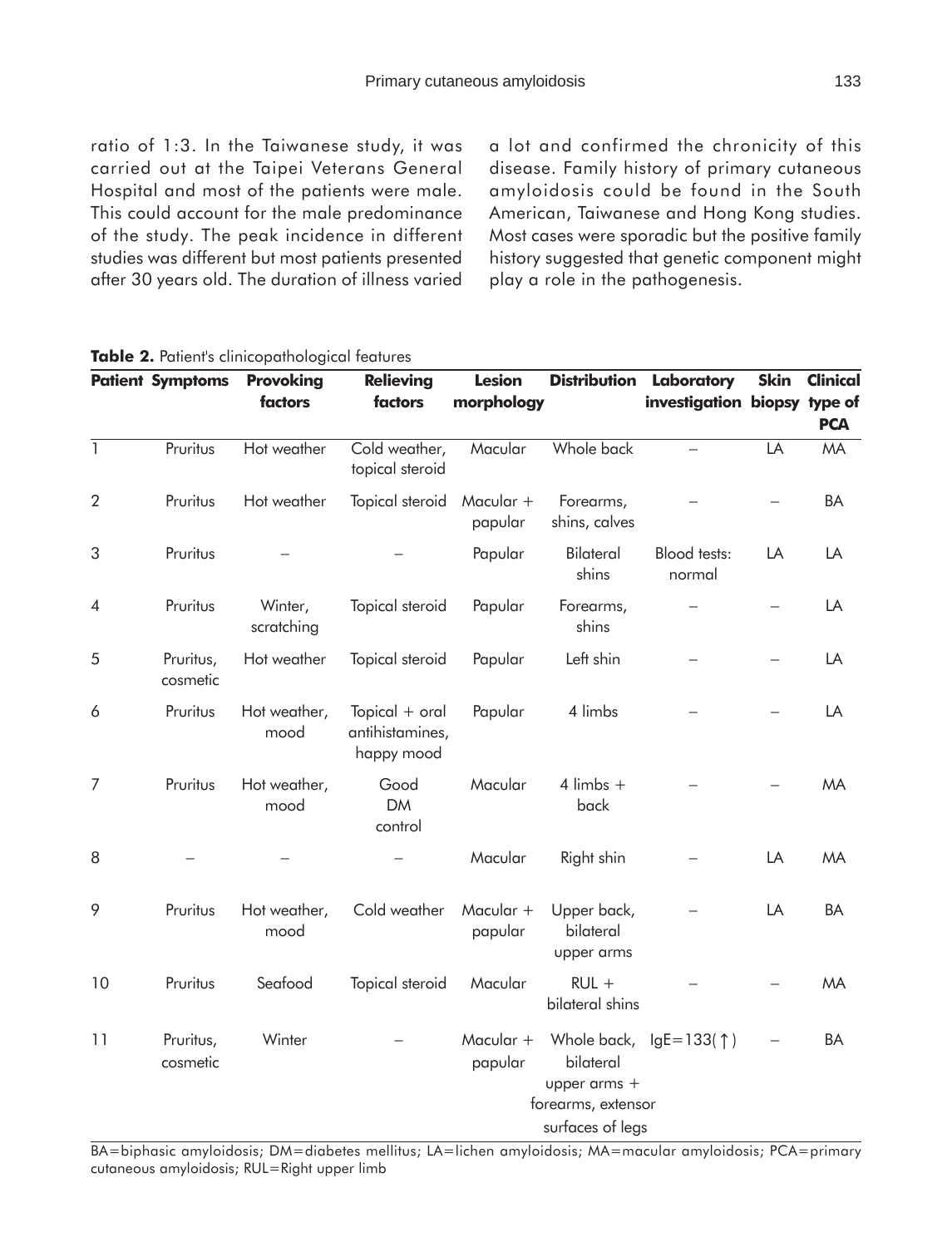| <b>Patient</b> | <b>Topical</b>         | <b>Systemic</b>              | <b>Surgery</b> | <b>Clinical progress</b> |                          |                           |                           |  |  |  |
|----------------|------------------------|------------------------------|----------------|--------------------------|--------------------------|---------------------------|---------------------------|--|--|--|
|                | treatment              | treatment                    |                | <b>Pruritus</b>          | <b>Lesions</b>           | <b>Pigmentation</b>       | <b>Xerosis</b>            |  |  |  |
| $\mathbf{1}$   | $\overline{\text{TS}}$ | <b>OA</b>                    |                | Reduced by<br>89-90%     | Papules<br>flattened     | Subjective<br>improvement | Same                      |  |  |  |
| $\overline{2}$ | $TS + SA$              | <b>OA</b>                    |                | Reduced by<br>30%        | Same                     | Subjective<br>improvement | Same                      |  |  |  |
| 3              | $TS + SA$              | Acitretin 25 mg<br>daily, OA |                | Same                     | Papules<br>flattened     | Same                      | Same                      |  |  |  |
| $\overline{4}$ | $TS + SA$              | <b>OA</b>                    |                | Reduced by<br>50%        | Papules<br>flattened     | Same                      | Same                      |  |  |  |
| 5              | $TS + SA$              | <b>OA</b>                    |                | Reduced by<br>50%        | Same                     | Same                      | Decreased                 |  |  |  |
| 6              | $TS + SA$              | <b>OA</b>                    |                | Marked improve           | Same                     | Same                      | Same                      |  |  |  |
| 7              | $TS + SA$              | <b>OA</b>                    |                | Reduced by<br>30-40%     | Same                     | Same                      | Same                      |  |  |  |
| 8              | $TS + SA$              |                              |                | Reduced by<br>10%        | Same                     | Subjective<br>improvement | Subjective<br>improvement |  |  |  |
| 9              | <b>TS</b>              | <b>OA</b>                    |                | Reduced by<br>70%        | Same                     | Reduced by<br>60-70%      | Same                      |  |  |  |
| 10             | $TS + SA$              |                              |                | Reduced by<br>20-30%     | Same                     | Same                      | Same                      |  |  |  |
| 11             | $TS + C$               | <b>OA</b>                    |                | Progressive<br>worsening | Progressive<br>worsening | Progressive<br>worsening  | Progressive<br>worsening  |  |  |  |

**Table 3.** Patient's treatment and progress

C=crotamiton cream; OA=oral antihistamine; SA=salicylic acid; TS=topical steroid

|  |  |  |  |  | <b>Table 4.</b> Clinical features of primary cutaneous amyloidosis in different areas |  |  |  |  |  |
|--|--|--|--|--|---------------------------------------------------------------------------------------|--|--|--|--|--|
|--|--|--|--|--|---------------------------------------------------------------------------------------|--|--|--|--|--|

| <b>Clinical features</b>             | Singapore <sup>3</sup> | South America <sup>4</sup> | Taiwan, ROC <sup>8</sup> | <b>Hong Kong</b> |
|--------------------------------------|------------------------|----------------------------|--------------------------|------------------|
| Case number                          | 265                    | 604                        | 794                      | 11               |
| Sex ratio (M:F)                      | 1:3                    | 1:3                        | 2:1                      | 1.2:1            |
| Peak incidence (age interval, years) | $30 - 50$              | $35 - 44$                  | $51-60$                  | $51-60$          |
| Duration of illness (years)          | $1 - 30$               | <b>NA</b>                  | $1 - 40$                 | $2 - 43$         |
| Frequency of clinical type (%)       |                        |                            |                          |                  |
| LA                                   | 80                     | 32.15                      | 67                       | 36.4             |
| <b>MA</b>                            | 6                      | 35.71                      | 8                        | 36.4             |
| BA                                   | 14                     | 15.71                      | 25                       | 27.2             |
| Family history (%)                   | <b>ND</b>              | 33.86                      | 7.06                     | 18               |

LA=lichen amyloidosis; MA=macular amyloidosis; BA=biphasic amyloidosis; ND=no data